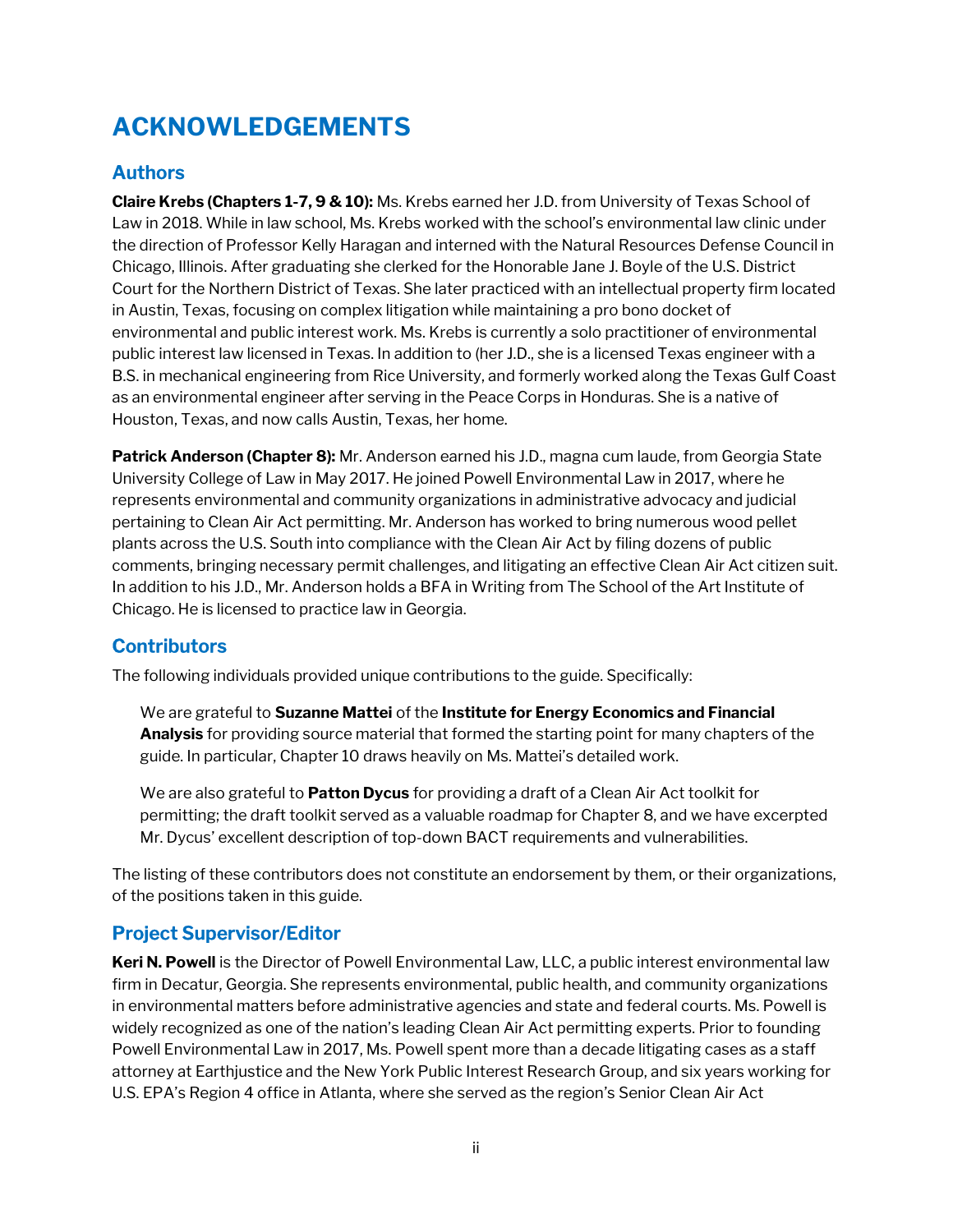Counseling Attorney and as an advisor on the Office of Enforcement and Compliance Assurance's Next Generation Compliance initiative. Ms. Powell holds a B.A. in Earth Science from Trinity University in San Antonio, Texas, and a J.D. from New York University School of Law. She is licensed to practice law in Georgia, New York, and Washington, D.C.

#### Project Funder

This guide was made possible by the generous support of **Bloomberg Philanthropies.** Bloomberg Philanthropies works to ensure better, longer lives for the greatest number of people by focusing on five key areas: the arts, education, the environment, government innovation, and public health. https://www.bloomberg.org/

# **Bloomberg<br>Philanthropies**

#### Special Thanks

Thanks to the Funder Collaborative on Oil and Gas for its involvement in ongoing conversations as this guide was developed.

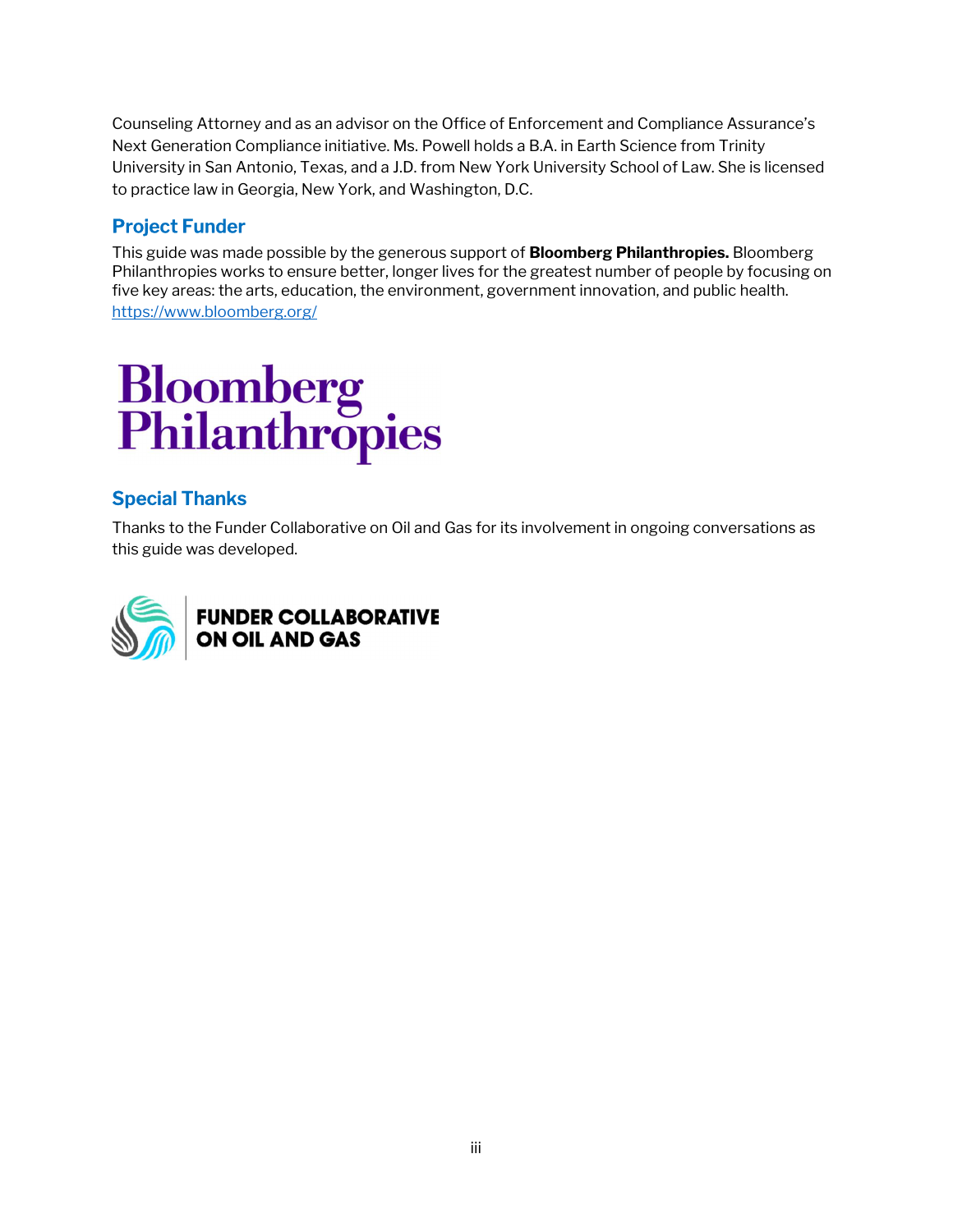## REVIEWERS

We are especially indebted to the following advocates who provided input on and reviewed selected chapters of this guide. Their comments greatly strengthened the final product. Their listing does not constitute an endorsement by the individuals, or their organizations of the positions taken in the guide.

#### Broderick Bagert

Together Louisiana

Colin Cox Environmental Integrity Project

Gillian Giannetti Natural Resources Defense Council

Doug Greco Central Texas Interfaith

Andrew Hawley Western Environmental Law Center

John Heer Fair Shake Environmental Legal Services Morgan Johnson Natural Resources Defense Council

Amy Mall Natural Resources Defense Council

Misha Mitchell Atchafalaya Basinkeeper

Josh Smith Sierra Club

Derek Teaney Appalachian Mountain Advocates

In addition, this guide would not have been possible without input from the following advocates. Their listing does not constitute an endorsement by the individuals, or their organizations of the positions taken in the guide.

Susan Jane Brown Western Environmental Law Center

Elizabeth Livingston de Calderón Tulane Environmental Law Clinic

Courtney Johnson CRAG Law Center

Nathan Matthews Sierra Club

Tonia Moro Tonia L. Moro Attorney At Law

Mark Sabath Southern Environmental Law Center

Corinne Van Dalen **Earthjustice** 

Robert Wiygul Waltzer Wiygul Garside Law Firm